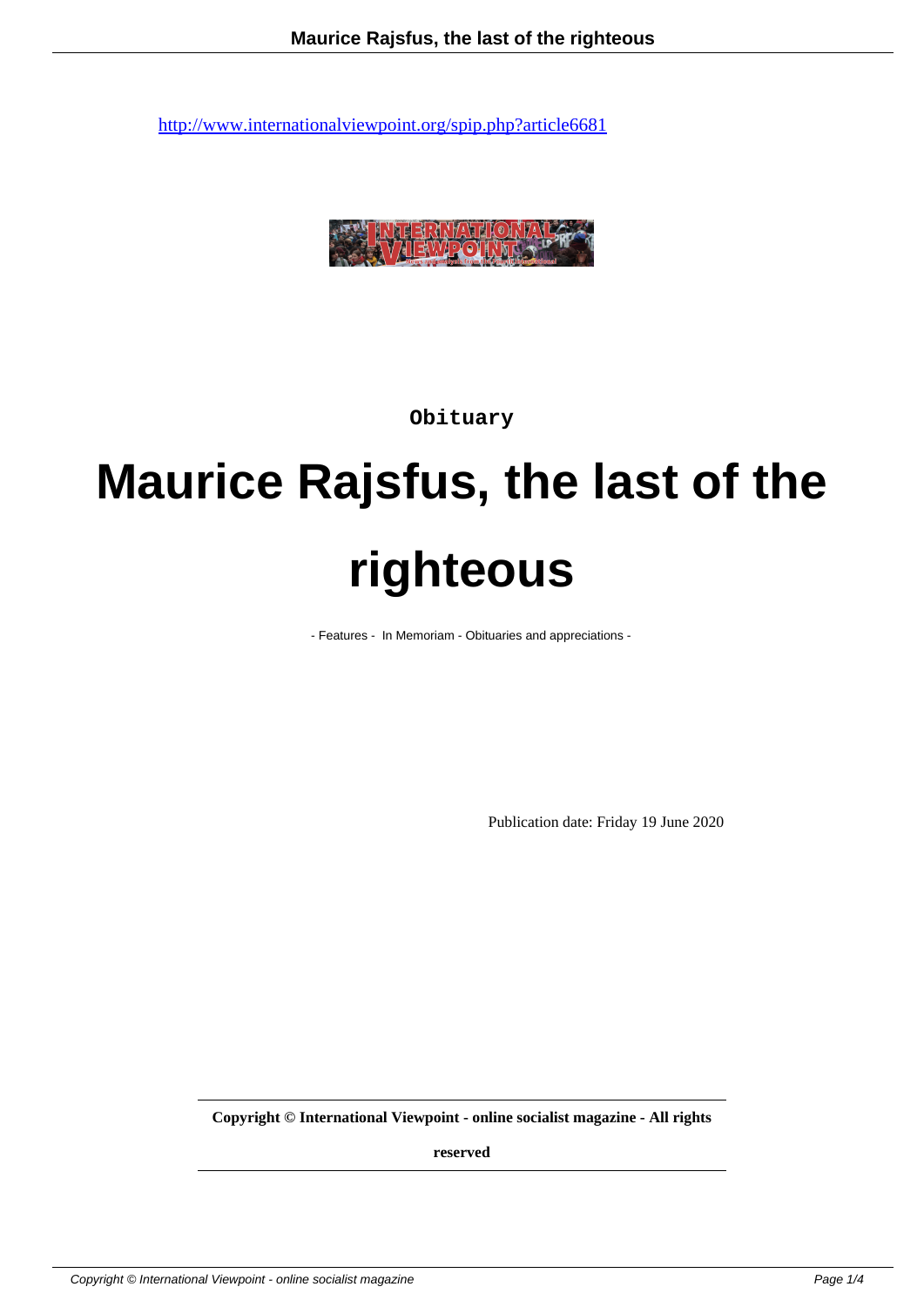**Maurice Rajsfus was born in Aubervilliers (Seine St Denis) on 9 April 1928 and died in Antony (Hauts de Seine) on 13 June 2020. His parents were Polish Jews who had arrived in France in the 1920s.** [1] He last saw his parents at the age of 14 when they were arrested in the notorious *rafle du Vélodrome d'Hiver*.

Maurice and his sister Jenny were arrested with their parents on the morning of 16 July 1942 by French gendarmes the start of the Round-up of the Vel' d'Hiv. They only escaped deportation thanks to their parents' lucidity. Since there was a law stipulating that children of French nationality could go out, their parents asked Maurice and his sister to leave the place where they had been assembled, in Vincennes. Their parents were transferred to Auschwitz and disappeared there. Having returned to the small family apartment, the two children survived.

Maurice became a member of the Communist Youth at the Liberation, but was quickly expelled for "Hitlero-Trotskyism". He made the mistake of thinking that strikes were the best weapon for workers, whereas for the CP it was no longer a question of contestation but of the reconstruction of France. It was in the framework of the Youth Hostels that he met Trotskyists. Briefly an activist in the Internationalist Communist Party (PCI - French Section of the Fourth International), he discovered the reality of repression in the colonies. From July 14 to August 14, 1950, he participated in a brigade of volunteers sent by the PCI to Yugoslavia, in support of Tito who had been declared a heretic by the USSR and the Communist parties. Contacted at the start of the Algerian War by his former Trotskyist comrades, against the advice of the Communist Party, he organized a gathering of several thousand people on October 13, 1955 in the Latin Quarter,

Going from one odd job to another, the post-war years were difficult for him on the material level. His marriage in 1954 and the birth of his two children brought him stability. He became a journalist, a profession which he exercised with passion until 1986. He was part of the PSU experience from its creation, and was branch secretary in Vincennes for a while. A member of the National Union of Journalists (SNJ), he participated fully in the events of May 68, which enabled him to see closely the intensity of the repression, of police violence. With Jean-Michel Mension (Alexis Violet in the LCR), they created the Observatory of Public Liberties. He ensured for many years the publication of the bulletin Que fait la Police? He was also one of the initiators of the Ras l'Front network (set up to counter the National Front) of which he was president for a few years.

In addition to his works on the police (La police hors la loi. Des milliers de bavures sans ordonnances depuis 1968, Le Cherche Midi, 1996 and Je n'aime pas la police de mon pays, Libertalia, 2012), this anti-Zionist wrote books on Israel and Palestine. Finally, he took up, both as a witness and as a historian, the Vichy period and the Occupation (He wrote a short book, La rafle du Vel' d'Hiv, PUF, 2002). What he came across in the archives led him to take an interest in the file of the General Union of Israelites of France (UGIF). In his book Des Juifs dans la collaboration, l'UGIF 1940-44 (EDI, 1980), he drew up a severe account of the action of these leading Jews confronted with the demands of the occupiers. An exciting and courageous work, according to Pierre Vidal-Naquet, who wrote the preface.

## **Maurice Rajsfus at 90 in his own words**

It is said that revolutionaries never die; it is just that towards the end, they start to have knee pain.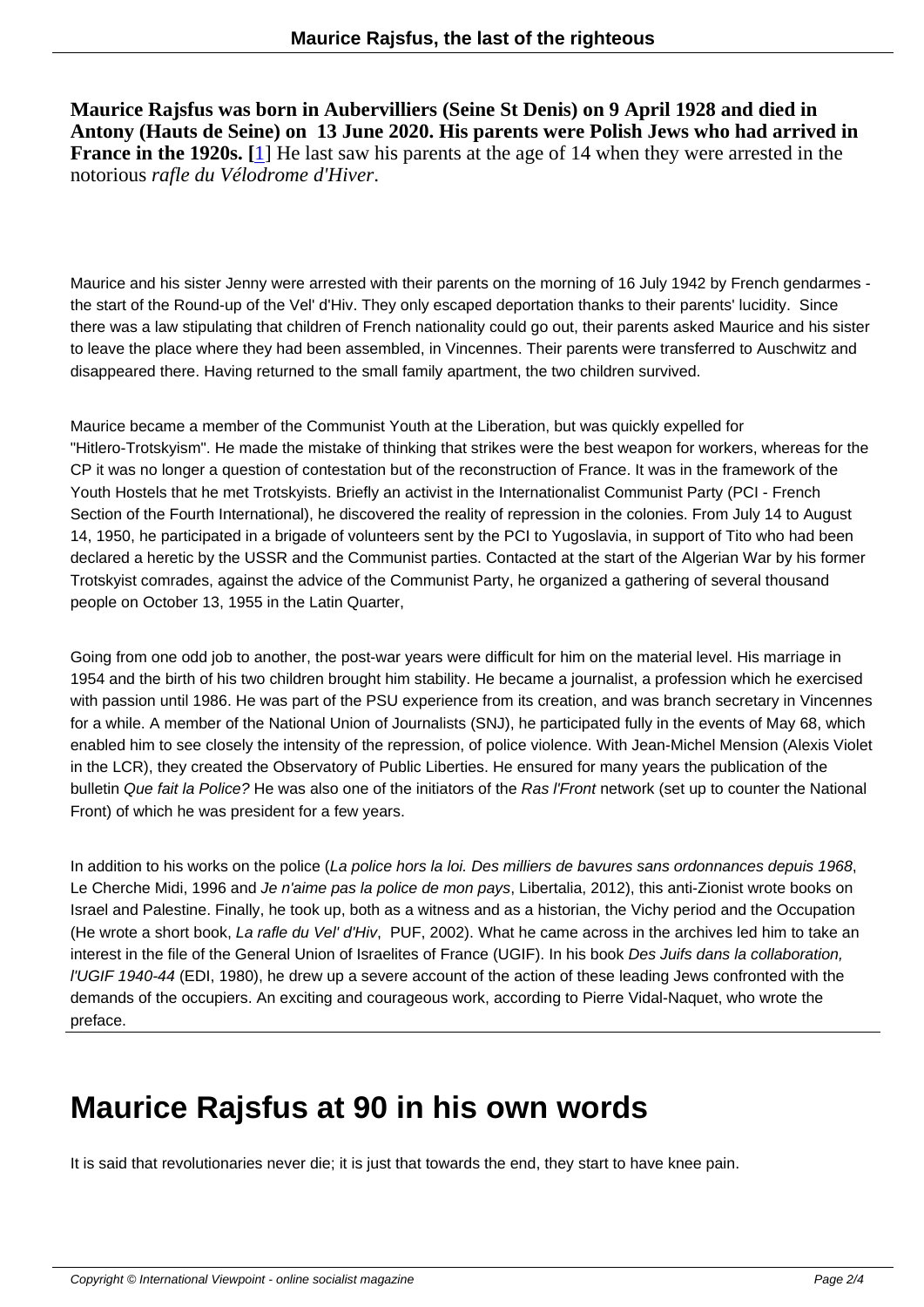My life as an activist started very early, since my parents had sent us, me and my sister, to a summer camp linked to the Secours rouge on the island of Ré in 1937 and 1938. We then had the feeling of being future great revolutionaries.

In fact, I have been an activist since the Liberation of Paris at the end of August 1944. At the time, I thought I was participating in the revolution by joining the French Communist Party (PCF) and the Communist Youth. But two years later I was violently expelled by them, on the charge of "police provocateur". I was 18 years old. In October 1946, I joined the Fourth International.

After a few years of wandering here and there, I regained a taste for the fight against the Algerian war. I participated in September 1955 in the constitution of the committee of youth movements of Paris against the departure of the contingent to Algeria. The movement was strongly repressed by the police. And on February 8, 1962 I found myself in the demonstration a few hundred yards from the Charonne metro station.

## **"The Enragé** of Fontenay-les-Roses"

Having taken my distance for a time from activism, I changed my outlook on life and began to build an essential professional career for myself. I became a journalist. A little distant from the struggle, when May 1968 broke out, I had just turned 40 and, overnight, I became 20 years younger, and I learned not to run away from the police.

In the second half of May 1968, I participated in the creation of the Fontenay-aux-Roses (where I lived then) action committee. It wasn't all plain sailing, and alongside the Trotskyist and Guevarist comrades it was difficult to win against the Maoists of the École normale supérieure of Fontenay.

With this month of May 1968, a life of activism began that has never stopped since.

There was the creation in Fontenay of a small newspaper produced on a duplicator, L'Enragé de Fontenay-aux-Roses. There were around twenty issues, until October 1969, when the cohabitation with the Maoists became unbearable.

## **"What are the police doing ?"**

In November 1969, I began to publish a new monthly bulletin, Action banlieue sud, which would appear regularly until December 1975. At the same time, the Socialist Studies Group was formed, which was devoted to the history of the workers' movement in the years 1970 and 1971

As the repression of May 1968 had left its mark, I quickly set out to compile documentation on police violence, based on the press. It was a lot of work, but it enabled me to compile more than 10,000 files concerning approximately 5,000 cases of police repression. This work was the origin of the creation of the Observatory of public freedoms in May 1994, after the murder of a young man called Makomé in Grandes-Carrières police station. This led to the publication of more than 200 issues of the newsletter Que fait la police? ("What are the police doing?") until 2014.

In May 1990, I participated in the creation of the Ras I'front network which, after a difficult start, experienced rapid